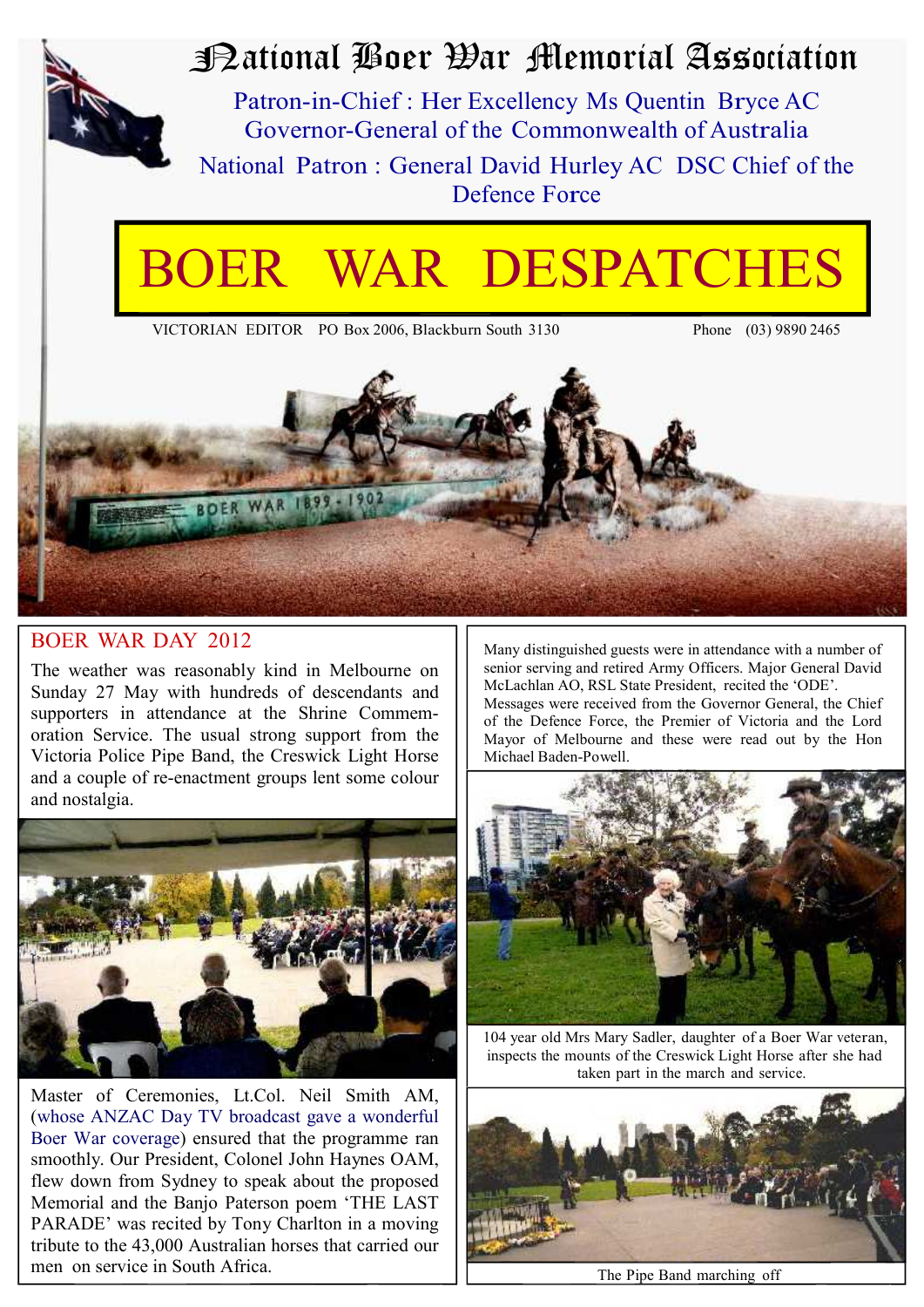Our sincere thanks to all who participated and made the event successful, especially the Victorian Veterans Unit, the Dept. of Veterans Affairs who greatly assisted with funding (the Deputy Commissioner for Veterans Affairs attended the service), the Victoria Police Band, the Creswick Light Horse and many others including the Rev. Ken Bingham who kept us aware of the highest authority.



Colonel John Haynes addressing the crowd

## TASMANIA COMMEMORATES BOER WAR DAY

Tasmanians turned out in force attending their Commemoration which was held over two weekends—Sunday 3 June in Hobart and Sunday 10 June in Launceston.



Tasmanians respond in Hobart on Boer War Day Both services were organised by Reg Watson and he can be contacted PO Box 146 Lindisfarne 7015. Phone 62438597 or Mobile 1409 975 587

### NOW THAT THE MEMORIAL DESIGN HAS BEEN APPROVED WHAT NEXT?

When the Howard Government set aside the site in Anzac Parade for the Boer War Memorial we were told they wanted to see a demonstration of community interest before any government funding was made available. To this end we have worked hard with and for the descendants of Boer War veterans. Boer War Day and other functions is one way of demonstrating this interest.. Politicians are also waiting to see how much we can raise towards the required four million dollars as a way of evaluating that interest. SHOW THEM WE CARE.

## FUND RAISING

At the end of this year the sculptor Louis Laumen will be commissioned to start work on the first 1.5 times life size bronze mounted trooper for the memorial without waiting for Government funding. Time constraints demand that we make a start on the work and at least get the first horseman finished. It can not however proceed faster than we can provide funding. Fund raising must now be our top priority.

We won't be asking you to make provision in your will. We hope to have you around for a long, long time so that would be far too late. Perhaps there are other ways you might assist. Could your local club (Rotary, Lions, RSL etc) or Hotel, or the Company you work for help in this cause which has now become a matter of National honour? Please consider what you can do to assist.

Tax deductible donations can be sent to us or to the National Treasurer, NBWM Assoc., Bldg 96, Victoria Barracks, Paddington NSW 2021.



\$600,000 \$60,000 \$50,000  $-540,000$  $-530,000$  $.520000$  $-510,000$ 

Some Tasmanians have sent

donation cheques to us here in Victoria. Whether they are sent here or to the National Treasurer be assured that money is still credited to the Tasmanian total. Tax deductible receipts are issued for all donations over \$2.



BOER WAR MEDALLIONS

It may still be possible to obtain one of these magnificent Reserve Forces Day medallions after the July deadline. The round one is for those with family Boer War veterans and the oval one is for supporters. Go to the web site www.rfd.org.au download the application form and send completed form and \$37.50 to Major Frank Woodhams OAM ED, Treasurer, RFDC, 3/800 Military Road, Mosman, NSW 2088 (Queries—phone him 0299694167)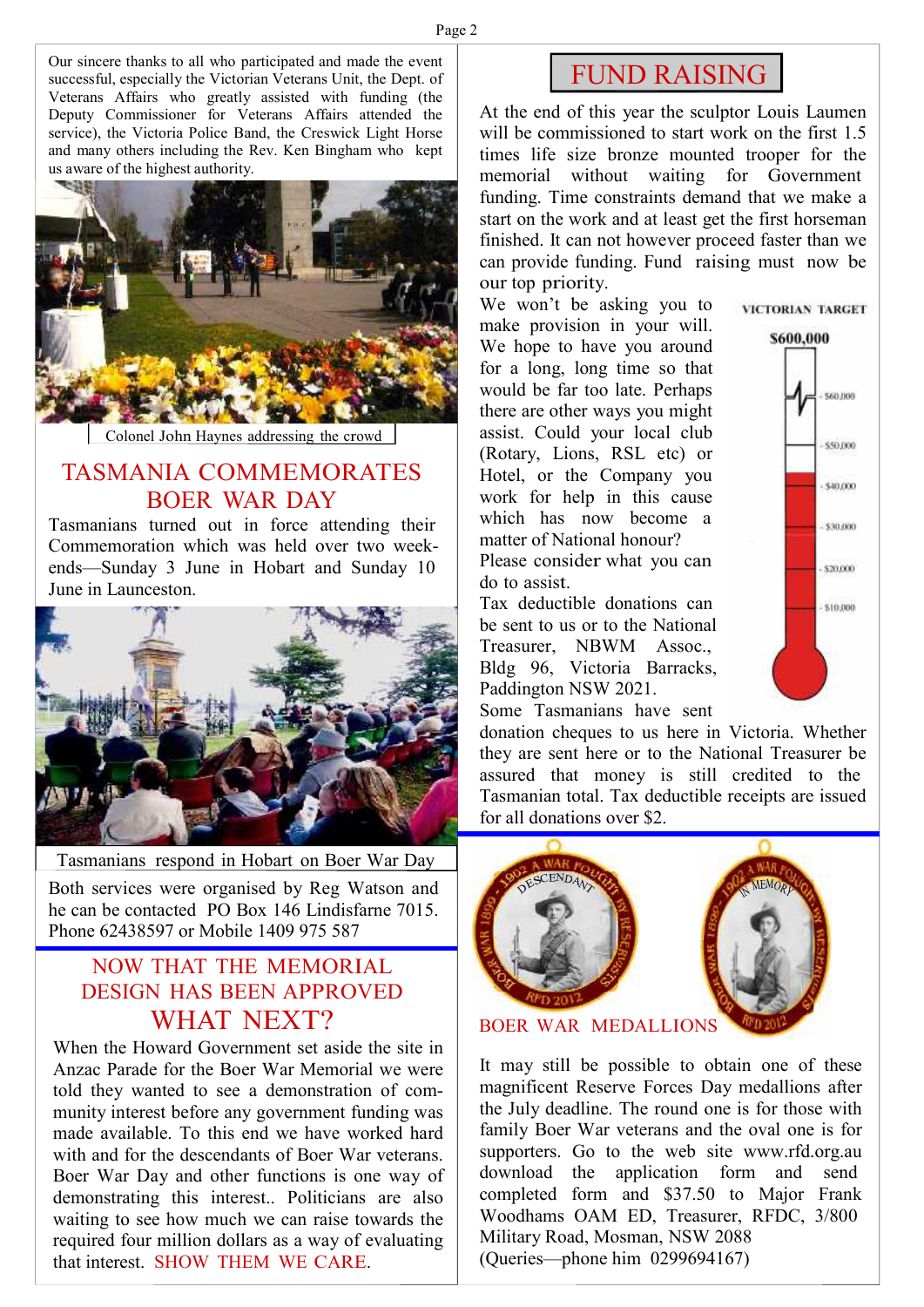#### Page 3

## Promotional Merchandise (order form next page)





Pens-Maroon & Gold or Black & Gold S10 cach



BW Day Badge

S8 cu.



Metal Label Pin 25mm Diam S2

Vinyl Car Sticker 0mm X 100mm S2.00 ca.

Queen Victoria Chocolate Tin \$25 It is 204mm X 60mm X 26mm and contains 8 slouch hat chocolates and a brief history of the slouch hat in the Boer War



WHEN ORDERING PLEASE USE FORM ON NEXT PAGE AND COMPLETE ALL DETAILS.



Attractive Wooden. Plaque: Please provide details helow-The central mutif can be replaced with a photo or a narige if arranged when ordering. Price S60 (-S15 if photo used). Phone 03-98902465 for more details and order form.

## Anglo-Buer Mar 1808-1802 Hiles Dare 1106 flat Channen mit lib-**Rimary 2002 - 25 Telm 1900**

**Clear Crystal Glass Memorial-Laser Etched** 30mm X 155mm X 30mm....Weight 880 groms

In lined presentation case, (Image has been shown with dark background to highlight engraving. Please provide details below with order. Can be supplied without badge or with the April 1902 patiem ACII Badge instead of that shown. \$120 -PP&I \$22 in Victoria (may be slightly higher in other States).

| VETERAN INFORMATION                               | (Please print)                                            |  |
|---------------------------------------------------|-----------------------------------------------------------|--|
|                                                   |                                                           |  |
| a da da sensa da dago da sensa da dago da sensa d |                                                           |  |
|                                                   |                                                           |  |
| Second tour if applicable                         |                                                           |  |
|                                                   | a sa mga sanggunian ng Kabupatèn Kabupatèn Kabupatèn Kabu |  |
|                                                   |                                                           |  |

Post & Packaging extra (see over).

All prices include GST

Allow 3 to 4 weeks delivery for Plaques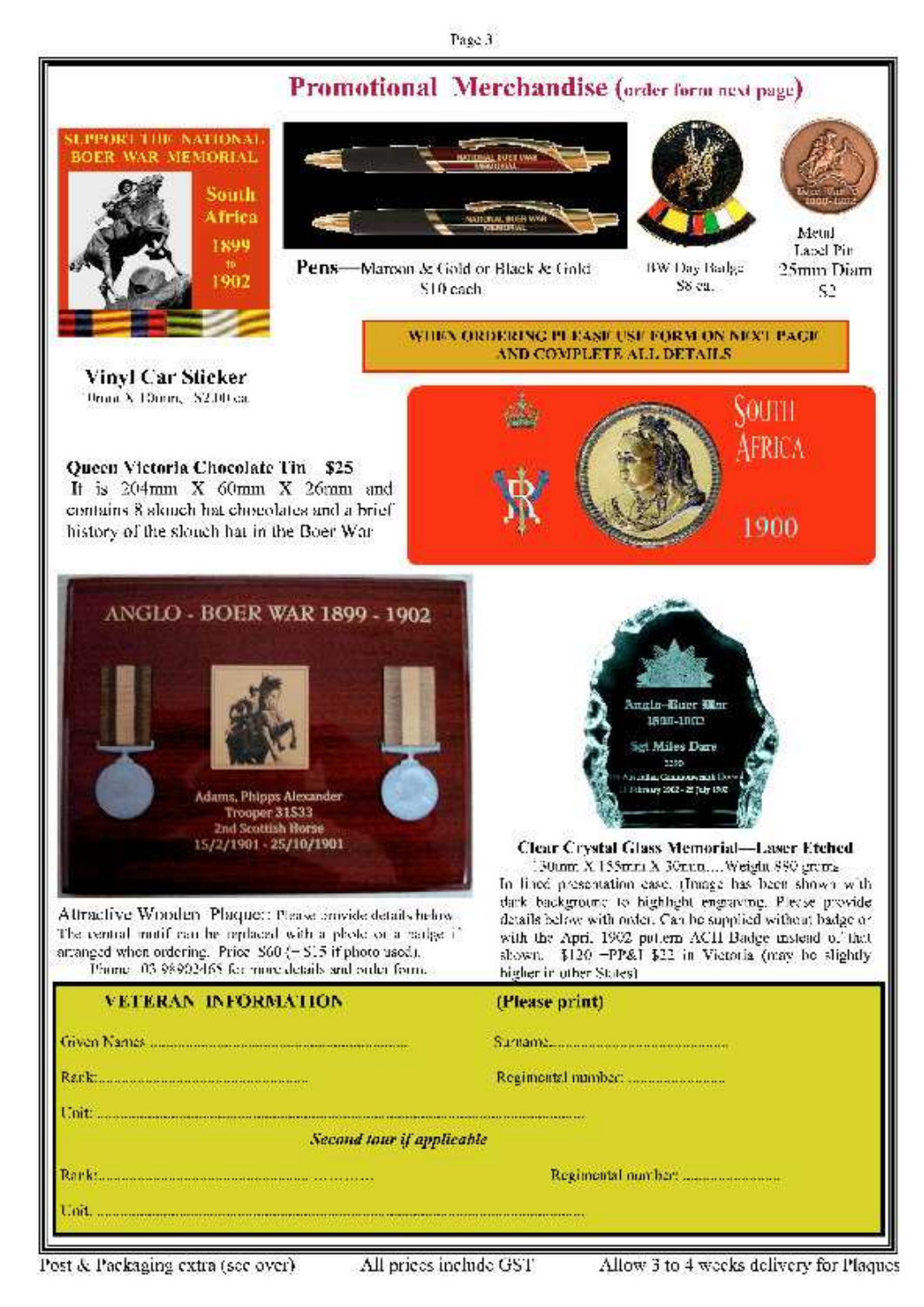|                                                                                                                           | Tax Deductable Donations To The                                                                                                     |
|---------------------------------------------------------------------------------------------------------------------------|-------------------------------------------------------------------------------------------------------------------------------------|
| Merchandise Order                                                                                                         | Boer War Memorial Fund                                                                                                              |
| Pens—Black & Gold $\omega$ \$10 each \$<br>Car Stickers @ \$2 each<br>Lapel Pins (circular metal) $@$ \$2<br>$\mathbb{S}$ | I would like to donate -<br>\$10<br>\$25<br>\$50<br>\$100<br>\$250<br>$\text{\$,1000} \qquad \text{\$2,000}$<br>\$5,000<br>\$10,000 |
| Enamel BW Day badge \$8<br>$\mathbb{S}$<br>Chocolate Tin \$25 each<br>$\mathbb{S}$<br>Wooden Plaque                       | Other<br>(Circle one) Mr Mrs Dr Ms Miss Other                                                                                       |
| Crystal Glass Memorial \$130 each                                                                                         | Given Names:                                                                                                                        |
| <b>POSTAGE</b><br>Badges (up to 4) $$2.50$<br>Pens (up to 2) \$2.50                                                       | Surname:                                                                                                                            |
| Stickers only \$1.00<br>Chocolate Tins \$6.00<br>Crystal Glass Memorial \$22.00                                           | Organisation / Business (if applicable):                                                                                            |
| Wooden Plaque $$10 (+ $5$ for each<br>additional if mailed together)                                                      | Address:                                                                                                                            |
| (if purchasing multiple items contact<br>03 98902465 for P&P savings)                                                     |                                                                                                                                     |
| Sub-total                                                                                                                 |                                                                                                                                     |
| (Circle one)<br>Mrs Dr Ms<br><b>Miss</b><br>Mr                                                                            |                                                                                                                                     |
| Given Names:                                                                                                              |                                                                                                                                     |
| Surname:                                                                                                                  |                                                                                                                                     |
| Address:                                                                                                                  | Payable to:<br>National Boer War Memorial Fund,<br>C/o P O Box 2006, Blackburn South 3130.<br>Please do NOT send cash in the mail   |
|                                                                                                                           | Office Use Only                                                                                                                     |
|                                                                                                                           |                                                                                                                                     |
|                                                                                                                           | <b>Public Recognition of Donors</b><br>To recognise larger donations certificates will be<br>awarded as follows -                   |
|                                                                                                                           | $$1,000$ to $$9,999$<br><b>Bronze</b>                                                                                               |
| Payable to:<br>National Boer War Memorial Association- Vic,                                                               | Silver<br>$$10,000$ to $$49,999$<br>\$50,000 to \$99,999<br>Gold<br>Platinum<br>$$100,000$ and above                                |
| P O Box 2006, Blackburn South, 3130.<br>Please do NOT send cash in the mail                                               | Recipients will be permitted to use that level of donor logo<br>on their stationery. Gold and Platinum donors will also             |
| Office Use Only                                                                                                           | have their logo placed on future BWM promotional<br>materials and the National website.                                             |

J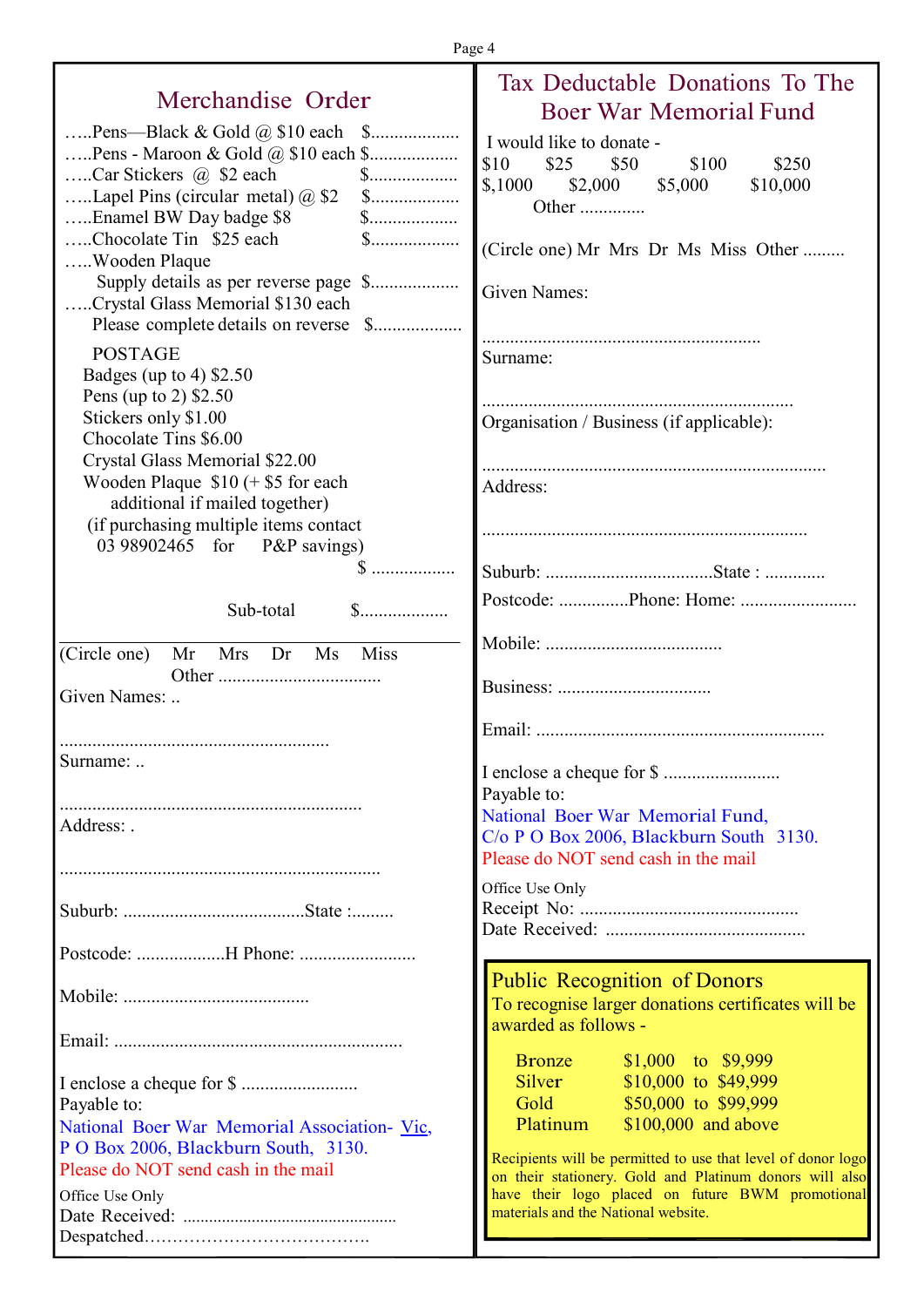#### 'AGE' CORRESPONDENT, BILL LAMBIE KILLED ON PATROL

Melbourne 'AGE' journalist, William John<br>Lambie was the first Australian war elbourne 'AGE' journalist, William John correspondent to be killed on service. He was embedded with the NSW forces in the Sudan in

1885 and was wounded during that campaign. He went to South Africa with the early Victorian contingent and was with them in the area north of Colesburg.

On 9 February 1900 he and a West Australian journalist Alfred Hales went out with a patrol of

Tasmanians, under the command of Captain Cameron, which was ambushed at Newerfontein. When the Boers were encountered Lambie and Hales attached themselves to the advance party. In the skirmish two Tasmanian troopers, Gilham and

Button were killed. Lambie and Hales were called on to surrender but as they tried to gallop for cover, Lambie was shot through the head and died instantly. He left behind a wife in Gippsland, Victoria. The Age reported: "It is with the deepest regret that we publish the sad news cabled from England of the death of Mr<br>W.J. Lambie special Lambie special



correspondent of The Age in South Africa." (Feb 13, 1900).

#### AN ESCAPEE FROM THE AMBUSH

Trooper V. S. Peers, 1st Tasmanian Mounted Infantry, who had enlisted from the mining town of Zeehan in Tasmania was one of those who escaped from the ambush. He managed to fight his way back to camp. R.L. (Bob) Wallace recorded "When he was stopped by a wire fence his horse was shot from under him by Boers coming up not far behind. With the bullets flying around Peers made a dash for the rocky side of a kopje. He was soon followed up the kopje by two Boers. In a close fight amid the rocks he shot them both. He then went looking for the Boers' horses. Suddenly

he came face to face with a third Boer. Both men fired simultaneously. The Boer fell severely wounded and

Peers received a grazing wound on the neck. Almost immediately he shot dead a fourth Boer near a low bush. Although forced to lie low for long intervals because of the enemy in the vicinity Peers trudged on slowly through the night, walking more than five miles. He finally reached camp at 3 a.m. in a weakened condition from the effects of his wound.



Tpr. V.S. Peers 1st Tasmanian M.I.



Boer War 'veterans' discuss the campaign at the Shrine of Remembrance on Sunday 27 May 2012

## QUEENS SOUTH AFRICA MEDAL

Often it is the discovery of this medal amongst family effects that is the first indication about an ancestor's Boer War service. Possibly many more Australian families can boast a Boer War veteran than is generally believed.

The QSA is a very beautiful medal struck in sterling silver. It has the 'old' head of Queen Victoria on the obverse and Brit a nnia saluting the troops on the reverse. (see over)



**Presidents**